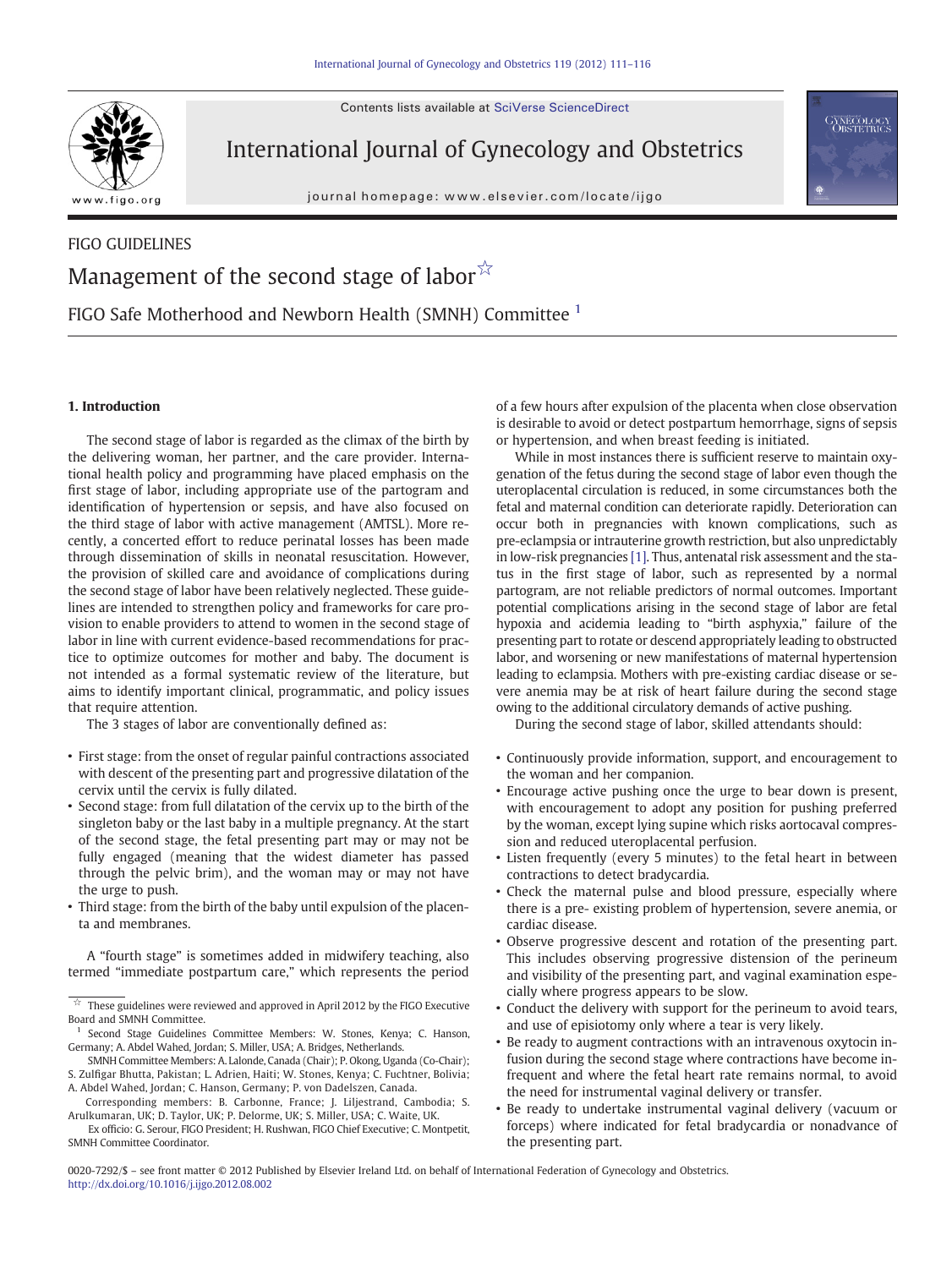Close monitoring and the skills and capacity to offer timely intervention are required for all births to prevent adverse outcomes. High-quality care in the second stage of labor is necessary to prevent stillbirth and newborn complications arising from undetected hypoxia and acidemia, as well as maternal mortality and morbidity from complications such as vesicovaginal fistula, genital tract lacerations, infection, hemorrhage [\[2\],](#page-4-0) as well as worsening of hypertensive disease.

## 2. Guiding principles

As with all aspects of maternity care in accordance with a rights-based approach, the individual needs of the woman and her companion during the second stage of labor should be taken into consideration, tailoring care to an individual's needs while offering the highest quality, evidence-based care. A particularly important aspect is information and communication that prepares the woman and her labor companion for what to expect during labor and delivery. Special consideration is needed for culturally based birth preferences, especially where these are unusual or a minority within a particular healthcare setting. It is thought that lack of attention to humanistic care and respect for even "mainstream" cultural preferences by maternity care providers is a major barrier to the utilization of health facilities in many countries, as reflected in health surveys that show reasonable uptake of antenatal care but low rates of delivery in health facilities.

Unfortunately, many health facilities do not allow partners or companions to remain with women during labor. While outdated hospital regulations may be a factor, this is often owing to the design of delivery rooms that lack privacy, such as screens and curtains. Service planners and managers need to address such barriers as a matter of urgency, so that all women can benefit from having someone with them throughout labor and delivery. As well as providing an attractive and humanistic setting, this approach has the potential to encourage greater utilization of health facilities and there is strong evidence that it reduces the need for medical interventions.

#### 3. Specific aspects of care in the second stage

This is the stage in labor where the contribution of a qualified and skilled attendant with midwifery skills is the most critical in ensuring a safe outcome.

While attending a delivery, the timing and process of active pushing should be guided so that this is encouraged only when the cervix is fully dilated and when the presenting part has engaged in the pelvis and the woman feels the urge to push. The skilled attendant also has the role of encouraging the mother to adopt positions for active pushing that are culturally appropriate, comfortable, and mechanically beneficial; for example, squatting or sitting up as opposed to lying flat on a bed. Unfortunately, in many hospitals in low-resource countries, lying supine while in labor has become the norm—a tendency exacerbated by a lack of available cushions or the use of nonflexible delivery beds where the upper part cannot be elevated—and the use of stirrups is common.

Assuring safety also requires the presence of a second person trained to assist [\[3\].](#page-5-0) In order to provide the 8 key aspects of care listed above, the presence of a second person is essential; for example, to maintain auscultation of the fetal heart and support for the mother while the midwife or doctor puts on sterile gloves in preparation for the delivery. To achieve this, health facilities providing maternity care need to structure their staff allocation and skill mix to recognize the extra care needs of mothers in the second stage. While this is very challenging in settings where budgets or shortages of skilled staff are major constraints, serious efforts to provide full and effective care at this critical stage will reduce the burden of need for "rescue" emergency interventions for asphyxiated babies and mothers with complications that could have been prevented.

The presence of a second person assisting the skilled attendant allows continuity of intermittent auscultation of the fetal heart once the attendant has donned sterile gloves. It also allows additional reassurance and support. Finally, if complications occur, the second birth attendant is able to summon help and initiate emergency care as specified in obstetric emergency skills drills, while not detracting from continuous care provided to the mother by the skilled attendant.

Special consideration is needed in delivery settings where only one skilled attendant is available, such as home births or small health centers. Here, birth planning needs to involve relatives, traditional birth attendants (TBAs), or nonclinical staff to assist in the role of "second birth attendant." Such assistants need to be briefed about their role and arrangements made for them to be accessible and present for the birth.

# 3.1. Initiation of active pushing

A woman should be encouraged to push when full cervical dilatation, the fetal condition, and engagement of the presenting part have been confirmed, and the woman feels an urge to bear down. Even when the woman feels the urge, pushing should only be encouraged during a contraction [\[4\].](#page-5-0) In the absence of the urge to push and in the presence of a normal fetal heart rate, care providers should wait before encouraging active pushing in primiparous women and women who have had an epidural for up to but not longer than 4 hours, and in multiparous women for up to but not longer than 1 hour [\[5,6\].](#page-5-0) The basis for this recommendation is that under normal circumstances at the end of the first stage of labor, uteroplacental perfusion and fetal oxygenation only start to deteriorate once active pushing commences.

## 3.2. Duration of active pushing in the second stage of labor

Primiparous women should not actively push for more than 2 hours and multiparous women for more than 1 hour, owing to an increased risk of birth asphyxia and maternal infection [\[7\]](#page-5-0). Lack of descent of the presenting part may also indicate obstructed labor.

Intervention should be considered promptly and options evaluated and acted upon before these indicative time periods if the maternal and/or fetal condition deviates from normal; for example, in the presence of fetal bradycardia or severe maternal hypertension.

#### 3.3. Maternal and fetal monitoring during the second stage

Maternal parameters should be monitored when the second stage of labor is confirmed and thereafter, and for specific indications such as a history of high blood pressure, prolonged labor, and previously identified abnormal fetal heart rate.

Equipment in good working order and devices that simplify detection of the fetal heart should be available at the recommended frequency [\[8\]](#page-5-0). The frequency of fetal heart auscultation should be every 5–10 minutes or more often when bradycardia is suspected. One can get the best information about the condition of the fetus, and it is easiest to hear, by auscultating immediately after a contraction. The care provider should have the skills to interpret the fetal heart rate and take appropriate action when needed. While the traditional Pinard stethoscope (fetoscope) may be adequate in very quiet labor rooms, it is often difficult to use reliably owing to surrounding noise or maternal obesity, and especially in the second stage because of the woman's naturally vigorous movements. Wide availability of robust handheld Doppler devices with battery backup and/or wind-up recharging technology should be part of standard equipment provision for safe maternity care. Service planners and managers should prioritize procurement and regular maintenance of such devices.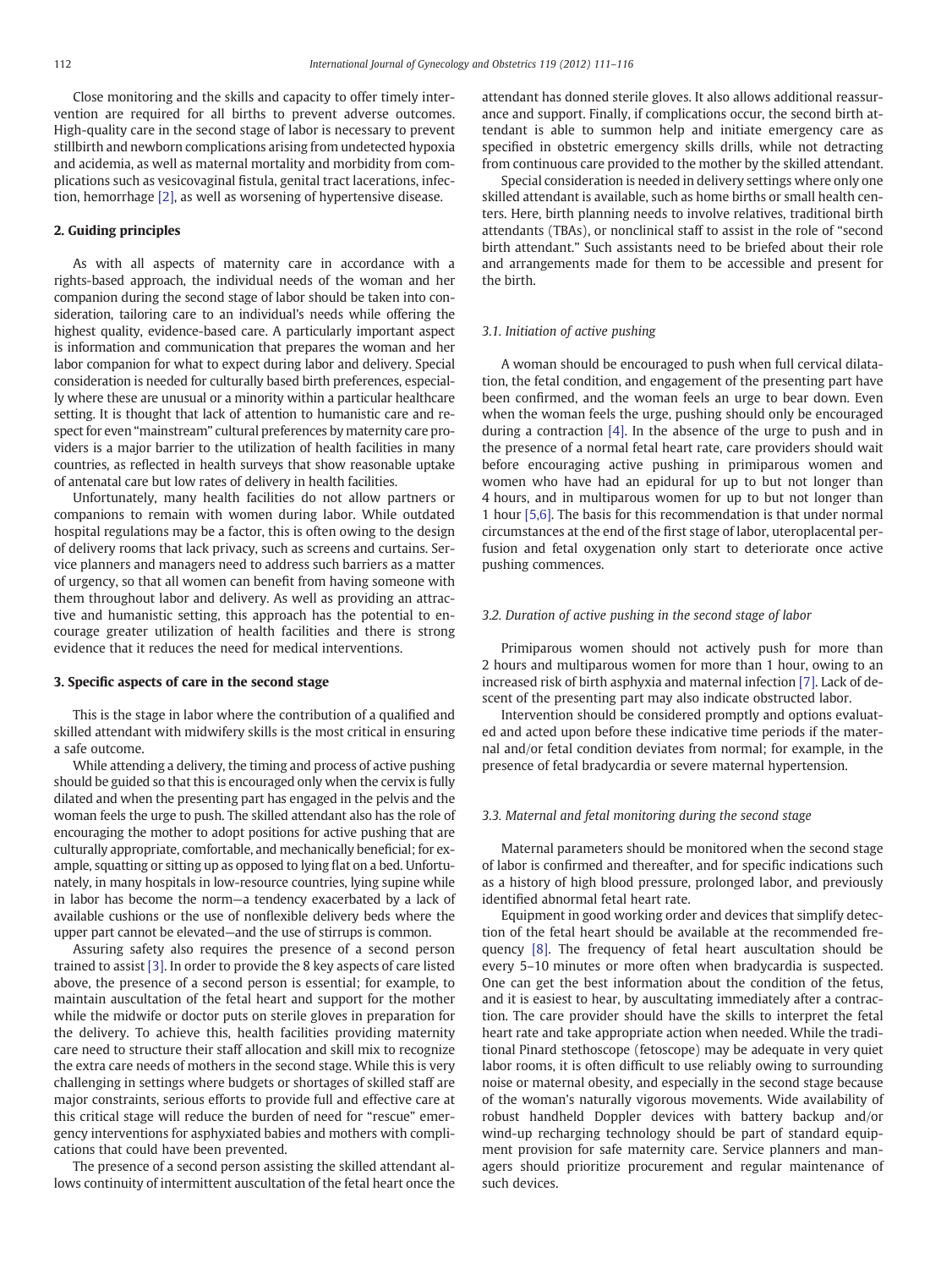

Fig. 1. Supporting to provide both a good upright position and comfort (Picture courtesy of One Heart World-Wide).

#### 3.4. Position of the woman during the second stage of labor

The delivery facility should have adequate space, equipment, and skilled care providers for the woman to deliver in a position of her choice, including upright positions (Fig. 1, Fig. 2.) [\[9,10\]](#page-5-0). Unfortunately, inappropriate medical and midwifery teaching and habit have meant that many women are made to deliver lying flat on their backs with their feet in stirrups (Fig. 3). This position reduces



Fig. 2. A good upright position, but not mother friendly.



Fig. 3. Inappropriate provision that will lead to the woman lying flat.

uteroplacental blood flow, can contribute to fetal distress, and provides no mechanical advantage to enhance descent.

## 3.5. Use of oxytocin during the second stage of labor

Intramuscular oxytocin administration before delivery is contraindicated. Intravenous oxytocin should be administered only according to a health facility protocol (describing indications, dose, and intravenous route) by a trained care provider. A typical intravenous oxytocin infusion regime for labor augmentation is described by the World Health Organization (WHO) [\[11\]](#page-5-0) (P-22, Table P-7). It should be noted that infusions based on counting drops in the intravenous giving set can result in highly inaccurate oxytocin dosing, and where an infusion pump is not available the resulting contraction frequency and strength should be observed especially carefully to avoid hyperstimulation. Where the contractions are poor and the fetal presentation, position, and heart rate have been confirmed as normal, the use of oxytocin infusion may reduce the need for instrumental vaginal delivery.

# 4. Summary of systematic review evidence on interventions to reduce the need for instrumental vaginal delivery

These nonoperative interventions have been shown to decrease the need for operative birth in systematic reviews:

- Continuous support for women during childbirth by one-to-one birth attendants especially when the care provider is not a member of staff (14 trials; n= 12 757; RR 0.89, 95% CI, 0.83–0.96) [\[12\].](#page-5-0)
- Use of upright or lateral positions during delivery compared with supine or lithotomy (18 trials;  $n=5506$ ; RR 0.84, 95% CI, 0.73–0.98) [\[10\]](#page-5-0).
- During the second stage, delaying pushing for 1–2 hours or until the woman has a strong urge to push reduces the need for rotational and midcavity interventions [\[4\]](#page-5-0).

# 5. Instrumental vaginal delivery

In case of a prolonged second stage of labor and for fetal bradycardia, use of instrumental delivery (vacuum extractor [Ventouse] or forceps) may help shorten the second stage of labor and reduce the need for cesarean delivery [\[13,14\].](#page-5-0)

Instrumental delivery should only be attempted by care providers who are trained and qualified to recognize the indications, and are skilled and equipped to perform the procedure safely for mother and baby [\[13,15\].](#page-5-0)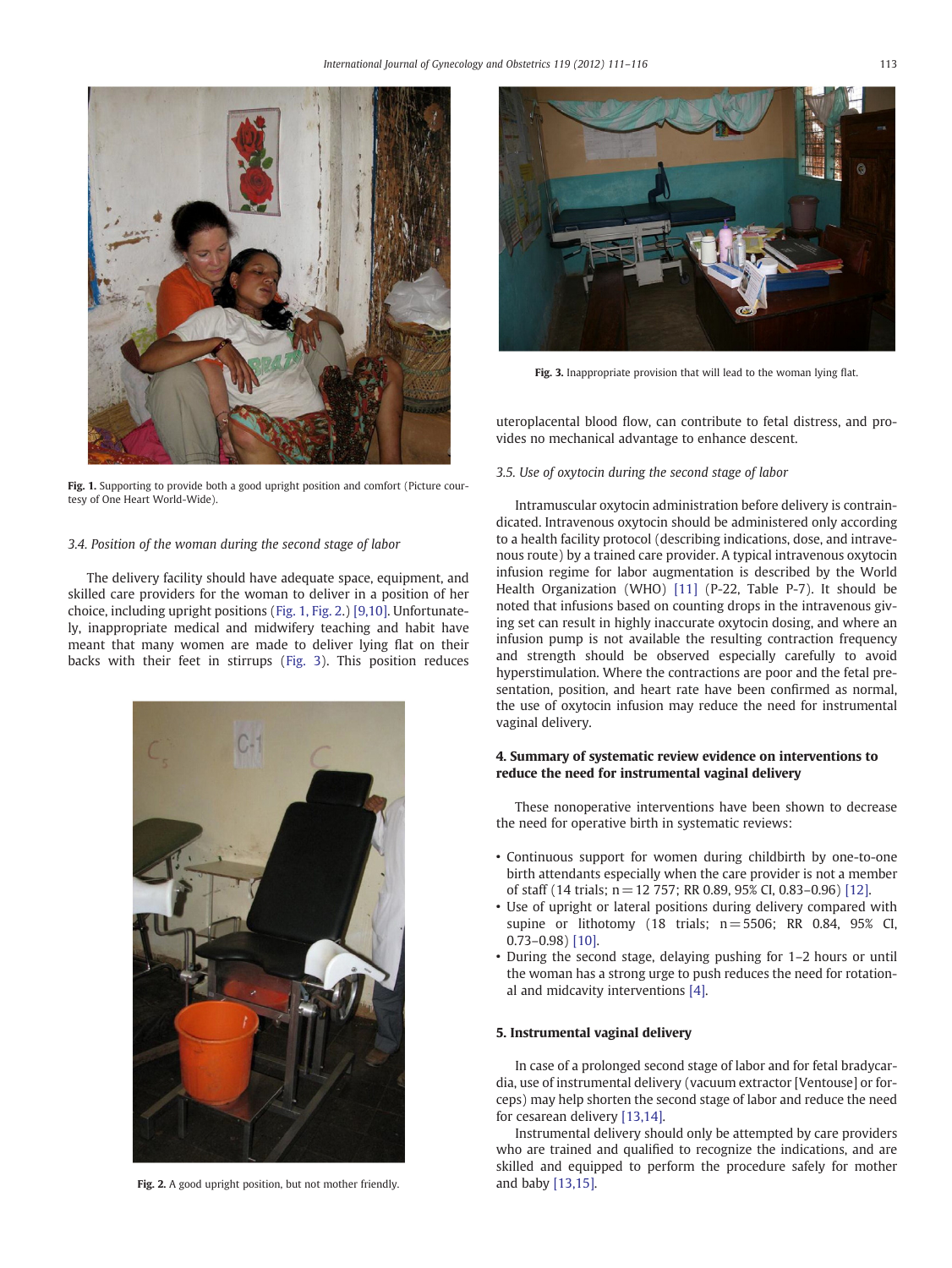In countries where care providers other than obstetricians (especially midwives) are required to perform instrumental vaginal deliveries, adequate training and supportive legislation should be in place [\[16\].](#page-5-0) In the absence thereof, there should be a written document enabling the care provider to intervene appropriately and definition of the circumstances under which this can be done. The aim of such documentation of policy is to enable providers to use their skills without fear of criticism or sanction arising from questions about professional scope of practice.

Country programs should provide obstetric instruments, which are an essential component of Basic Emergency Obstetric Care, and ensure that care providers are trained to competence to use them. Maintenance of these skills requires staffing policies that support the development of a cadre of experienced delivery practitioners. To maintain the skills necessary for safe instrumental delivery, institutions should avoid inappropriate rotation of key staff from labor wards to other clinical areas.

Extensive systematic review evidence is available regarding the relative merits of vacuum versus forceps delivery, therefore this will not be considered in detail in this guideline. Overall, vacuum delivery is associated with reduced maternal trauma compared with forceps, while the rate of failure is reduced with forceps. Handheld vacuum devices such as the Kiwi OmniCup have become popular as these are easy to use, with the attendant able to control the suction. Currently undergoing testing by WHO and global partners is a new low-cost device for assisted vaginal delivery: the Odon device [\(www.odondevice.org](http://www.odondevice.org)). Constructed of polyethylene film, it may be easier to use than forceps, with less risk of trauma to the mother and the fetus. It may be used by any trained healthcare provider. The device is applied using a simple inserter and works on the principle of friction reduction.

Vaginal breech delivery is undertaken where the balance of risk is considered to favor it over cesarean delivery, particularly in settings where access to cesarean delivery is limited or the facilities are such that surgical and anesthesia risks are high. All skilled attendants need to regularly practice the diagnosis of breech presentation in labor and maneuvers for vaginal breech delivery using models, as any individual will not undertake sufficient breech deliveries to maintain competency. The typical techniques for vaginal breech delivery are illustrated in the WHO manual [\[11\]](#page-5-0) (P-37 onward).

#### 6. Pain relief during the second stage of labor

Pain relief options must be discussed with the woman prior to the onset of labor and offered according to her wishes and using health facility protocols and norms [\[17\]](#page-5-0). The need for pain relief is highly variable between individuals and should be individually assessed. While psychosocial interventions such as having a birth companion and provision of supportive care may reduce the need for analgesia, there is excellent evidence from the pain literature that while pain behavior is culturally determined, for example whether crying out in pain is acceptable or not, experience of pain intensity and associated suffering are not culturally determined. Thus, care providers should not base assumptions of "coping" on visible pain behavior. Usually the second stage is relatively short and self-limiting. Local anesthesia should be used for perineal infiltration prior to cutting an episiotomy, and the practice of cutting an incision without anesthesia is to be deprecated. For instrumental delivery, a pudendal block may be indicated, especially for forceps delivery.

## 7. Episiotomy

An episiotomy is an incision made into the perineum for the purpose of enlarging the soft tissue outlet for a macrosomic or breech infant or to decrease the length of the second stage if the baby is in distress. Multiple reviews have demonstrated that a policy of restricted episiotomy (episiotomy only when necessary) has better maternal outcomes than a policy of routine episiotomy, with no adverse effects for the newborn [\[18,19\]](#page-5-0). There is no evidence that a policy of routine episiotomy resulted in significant reductions in laceration severity, pain, or pelvic organ prolapse compared with a policy of restricted use [\[19\].](#page-5-0) Furthermore, a policy of routine episiotomy is more costly [\[20\]](#page-5-0). Where and how an attendant is trained and the rationale for the episiotomy often dictate which of the 3 main types of episiotomy—mediolateral, median, J-shaped—is performed. In general, median episiotomy is associated with less blood loss and is easier to perform and repair than the mediolateral procedure [\[21\]](#page-5-0). However, median episiotomy is also associated with a higher risk of injury to the maternal anal sphincter and rectum than mediolateral episiotomies or spontaneous obstetric lacerations [\[22\].](#page-5-0) Mediolateral episiotomy is recommended for instrumental vaginal delivery [\[23\]](#page-5-0). When performed on an "as necessary" basis, episiotomies should be performed under anesthesia, whether anesthesia is already in place for labor, such as epidural, or by administering a local infiltration. Episiotomy and laceration repair should always be performed under adequate perineal anesthesia.

## 8. Water birth

When the woman opts for a water birth, the care provider should respect her wishes as much as possible without compromising safety. In facilities that offer water births, adequate equipment should be provided for the protection and safety of the care provider, the woman, and her baby (i.e. effective infection prevention) [\[24\].](#page-5-0)

#### 9. Female genital mutilation

The presence of grade 3 female genital mutilation (FGM) with obstruction of the vaginal introitus following infibulation requires staff appropriately trained in defibulation. Best practice consists of antenatal identification of women with FGM and the offer of defibulation before the onset of labor, supported by appropriate counseling. When a woman presents in labor, defibulation should be undertaken only when the tissues are stretched as the fetal head descends. Defibulation should be performed before evaluating the need for episiotomy, which may not be required. The practice of "double episiotomy" is damaging and should be avoided.

#### 10. Human resources

In countries where midwives are also qualified nurses, health managers are encouraged to form and maintain a cadre of labor ward midwives who are experienced, enabled (with additional competencies and legislation), and motivated to provide high-quality woman-centered safe care [\[16,25\].](#page-5-0) Health managers should avoid frequent rotation of key labor ward staff to other areas outside the maternity section. Human resource planning should recognize the need for a second skilled person to assist during the second stage of labor. To achieve this requires careful shift planning to deal with the normal "peaks and troughs" of workload on the labor ward and maintain safe staffing provision at all times.

#### 11. Implications for health systems in low-resource countries

Clinical interventions during the second stage of labor should not be offered or advised where labor is progressing normally and the woman and baby are well, and should only be initiated when the appropriately trained staff and equipment are in place [\[26\]](#page-5-0). Therefore, close attention to the maternal and the fetal condition during the second stage provides the necessary clinical reassurance that no interventions are necessary. If the conditions deviate from normal, options for immediate intervention or referral depending on the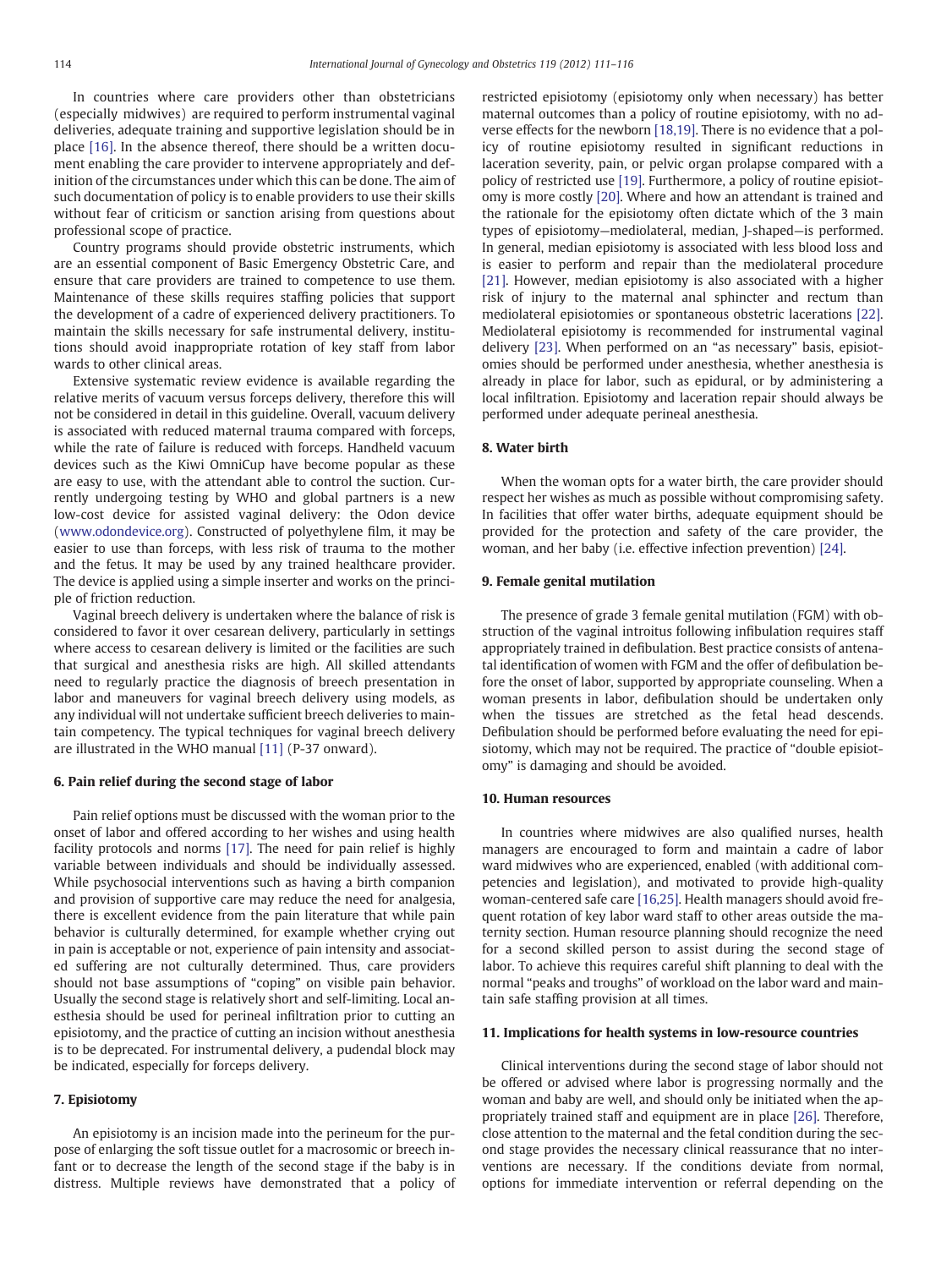<span id="page-4-0"></span>care setting should be defined clearly in protocols and guidelines to allow timely access to emergency obstetric and neonatal care. All women require close monitoring during the second stage of labor and service planners need to recognize this in formulating shift plans. With the underpinning of a supportive regulatory framework for professional practice based on competencies, and depending on the level of the healthcare system at which care is provided, the skilled attendant and the assistant should have access to equipment for instrumental delivery and neonatal resuscitation and should have the appropriate skills to use and assist with the equipment. In settings where only one skilled attendant is available, briefing of relatives, TBAs, or nonclinical staff about their roles is required.

There are challenges with consistent provision of elements of care in labor in many settings at different levels of the health system. For example, surveys in health facilities in southern Tanzania showed limited use of blood pressure checking but frequent use of auscultation of the fetal heart during labor. Further, according to Service Provision Assessments in several African countries (see [www.](http://www.measuredhs.com) [measuredhs.com](http://www.measuredhs.com) for survey reports), assisted vaginal delivery was notably lacking in service provision despite being a defined component of Basic Emergency Obstetric Care [\[27,28\]](#page-5-0). This contradiction demonstrates that more rapid delivery of the infant would not be possible even if severe bradycardia were to be detected; thus, detection of bradycardia by auscultation of fetal heart in the second stage cannot lead to the appropriate life-saving intervention.

Health system funders, designers, and managers need to develop and rollout sustainable plans for ensuring that the necessary human resources, skills, and equipment are in place in a structured manner at each level of the health system. As transfer to another facility during the second stage of labor is very problematic and is likely to be associated with poor outcomes because of the additional delay, every effort should be made to provide the assisted vaginal delivery component of Basic Emergency Obstetric Care so that delivery can be effected at health center level without the need for transfer.

Health system planning requires consideration of the resources needed for acquisition and maintenance of clinical skills for conduct of deliveries. There may be a minimum number of births below which skill maintenance cannot be assured; however, simply undertaking deliveries does not guarantee that skills are being maintained or developed, as inappropriate practice may simply be repeated. In Indonesia, it was noted that many deliveries were at home, with no ability to respond to emergencies, and that the number of deliveries conducted by each midwife was low at around 10 per midwife during 3 months [\[29\].](#page-5-0) Thus, in many countries the emphasis in clinical licensure and recertification has shifted from specifying a particular number of births to be conducted, to participation in educational activities and structured supervision that are more likely to assure the maintenance of competencies. For midwives and doctors practicing in smaller units, lifethreatening emergencies will be encountered infrequently so that skills are best taught and maintained through the use of simulation, as taught in the various obstetric skills programs. There is evidence that skills gained through such courses can be maintained in a public health system context although there are challenges in maintaining continuity and overcoming practical hurdles, such as procurement of supplies even when funds are available [\[30\]](#page-5-0). Program managers need to undertake periodic district level skills audits to ensure ongoing compliance with such skills training in the service setting.

In conclusion, planning and management of health facilities offering maternity care should always include participation from community members, who can help to guide health professionals toward meeting cultural and social expectations and needs during labor and delivery, and thus contribute to maximizing utilization and quality of care. This might include agreement with health managers about allowing partners or other relatives into delivery rooms, decoration or furnishing of delivery rooms, and arrangements to assure privacy such as screens and curtains. At rural health center level the

community may also have a key role in assuring provision of the second attendant to assist at the time of delivery, for example by supporting community health volunteer workers or traditional birth attendants in this role where a second trained midwife is not available. Community mobilization is also important in providing security and support for trained staff deployed in remote locations so that they are encouraged to remain in post and able to fulfill their role.

## 12. Recommendations

- Delivery facilities must offer every woman privacy and allow her to be accompanied by her choice of a supportive person (husband, friend, mother, relative, TBA); all women must be treated with respect.
- Psychosocial support, education, communication, choice of position, and pharmacological methods appropriately used during the first stage are all useful in relieving pain and distress in the second stage of labor.
- There should be at least 2 people assisting at every birth, whether it is another health professional, family member, TBA, or village health worker. Arrangements for having another person besides the primary skilled attendant should be planned during the pregnancy.
- Monitoring of the fetal heart beat must be continued during the second stage to allow early detection of bradycardia.
- Routine episiotomy is harmful and should not be practiced.
- Women should not be forced or encouraged to push until they feel an urge to push.
- Health facilities and skilled attendants should be provided with handheld battery powered or hand-cranked Dopplers for fetal heart auscultation after every contraction. These should be added to lists of essential commodities.
- Local anesthetic should always be given for any episiotomy, episiotomy/laceration repair, or forceps delivery.
- Provision of critical skills for second stage management needs to be supported by policies as well as training, simulations (drills), and linkage with a functioning referral system.
- Lack of access to instrumental delivery is a major deficit in obstetric care in many facilities; skills necessary for safe instrumental delivery must be emphasized in preservice and in-service education for all skilled attendants.

# 13. Recommended research questions for second stage management

- What are the health benefits for mothers and infants of an appropriate women-centered package of second stage care? The study design could be preintervention/intervention or cluster randomized trial.
- What is the risk of short duration of ruptured membranes for transmission of HIV from mother to child? There is a lack of evidence to support or refute the hypothesis that a woman who is HIV positive and whose cervix is fully dilated has a reduced chance of transmitting HIV to her infant if she has a cesarean delivery versus artificial rupturing of membranes to support vaginal delivery. Since a randomized controlled trial would not be ethical or feasible, a retrospective, case–control study or observational study would be the preferred study design.
- Is there an association between vacuum delivery and mother-to-child transmission of HIV? Since a randomized controlled trial would not be ethical or feasible, a retrospective, case–control study or observational study would be the preferred study design.

## References

- [1] Janni W, Schiessl B, Peschers U, Huber S, Strobl B, Hantschmann P, et al. The prognostic impact of a prolonged second stage of labor on maternal and fetal outcome. Acta Obstet Gynecol Scand 2002;81(3):214-21.
- [2] Albers LL, Sedler KD, Bedrick EJ, Teaf D, Peralta P. Factors related to genital tract trauma in normal spontaneous vaginal births. Birth 2006;33(2):94–100.